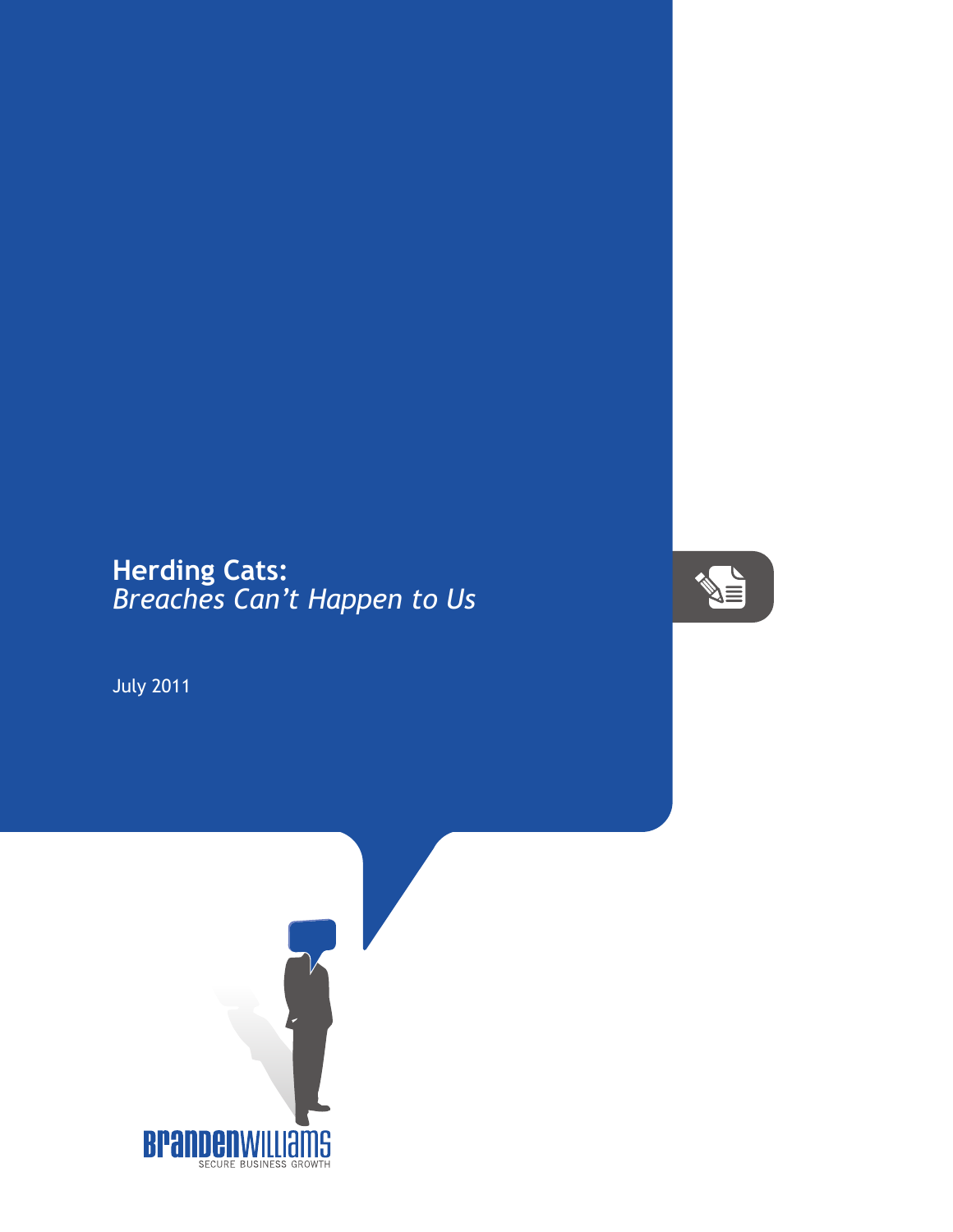Security and business are not terms often placed near each other in print or in conversation. Well, unless you read this column, that is.

I enjoy exploring the concept of security as a business problem, and evidence of security supporting the business in a valuable way. Neither of the two groups bears the full responsibility for a breakdown, but each has their own role.

For example, the information security function of a company has evolved from the crew of misfits randomly poking around the network in a way that doesn't take it down relegated to a dark corner in the basement with no windows. It's not the bastard child of IT. It's not audit. It shouldn't just be a cost center<sup>1</sup>. It's a thread that is woven throughout the fabric of the business, whether we view it that way or not. In your organizations, security should be enabling the business to run well, securely. It's our job to communicate this message and ability back to the C-Suite, such that we have a seat at the table during the strategic discussions and decisions that frame the current and future states of the business.

On the flip side, the business has a strange view of risk management in general. When bad things don't happen, the business starts to believe they CAN'T happen, which causes them to take more risk at a much higher price when things go wrong. You don't have to look very hard through news articles to see examples of this all throughout history most recently with the global financial crisis. I've worked with several companies and executives after those bad things happen, and one of the first things they ask me is "How in the world did we end up here?" It's not entirely the business's fault; we security folk haven't figured how to quantifiably measure risk in a way that is transferrable from one company to the next. When we can't really measure something, we start filling in the gaps with assumptions that end up dramatically skewing our view of the end risk.

Think back to the last time you put together a risk model to justify some security spend. What did your assumptions look like? Did you use the old Annualized Loss Expectancy model to put together those numbers? Did you compare your company's spend on security with an approximation of your industry? Was it well received by the holders of the purse strings? Before you asked for new funding, did you analyze how you were using your current assets and operating expense plans for the year to make sure you were allocating your existing resources in a way that maximizes their effectiveness?

I imagine that you answered yes to some, no to others, and probably differently from each your industry peers.

In order to run a successful security function in the business, you must treat it like a business. Sure, it will have some kind of cost center associated with it, but it should be run like a traditional Profit & Loss (P&L) business function. Do you know who your customers are, how much money they pay you for your services, and how you make the best use of that money to deliver value back to your customers? And just like other vendors, do you measure your effectiveness with metrics to show your customer the value of their investment?

Based on what I see in my customers, the answer isn't positive. Sure, some are well run, but the vast majority flounder<sup>2</sup>. If you can't easily pull together answers to questions in

## **FOOTNOTES** <sup>1</sup> I'm not talking ROI, I'm just saying that to be relevant to the business, it must find ways to *deliver value. 2 It's like taco.*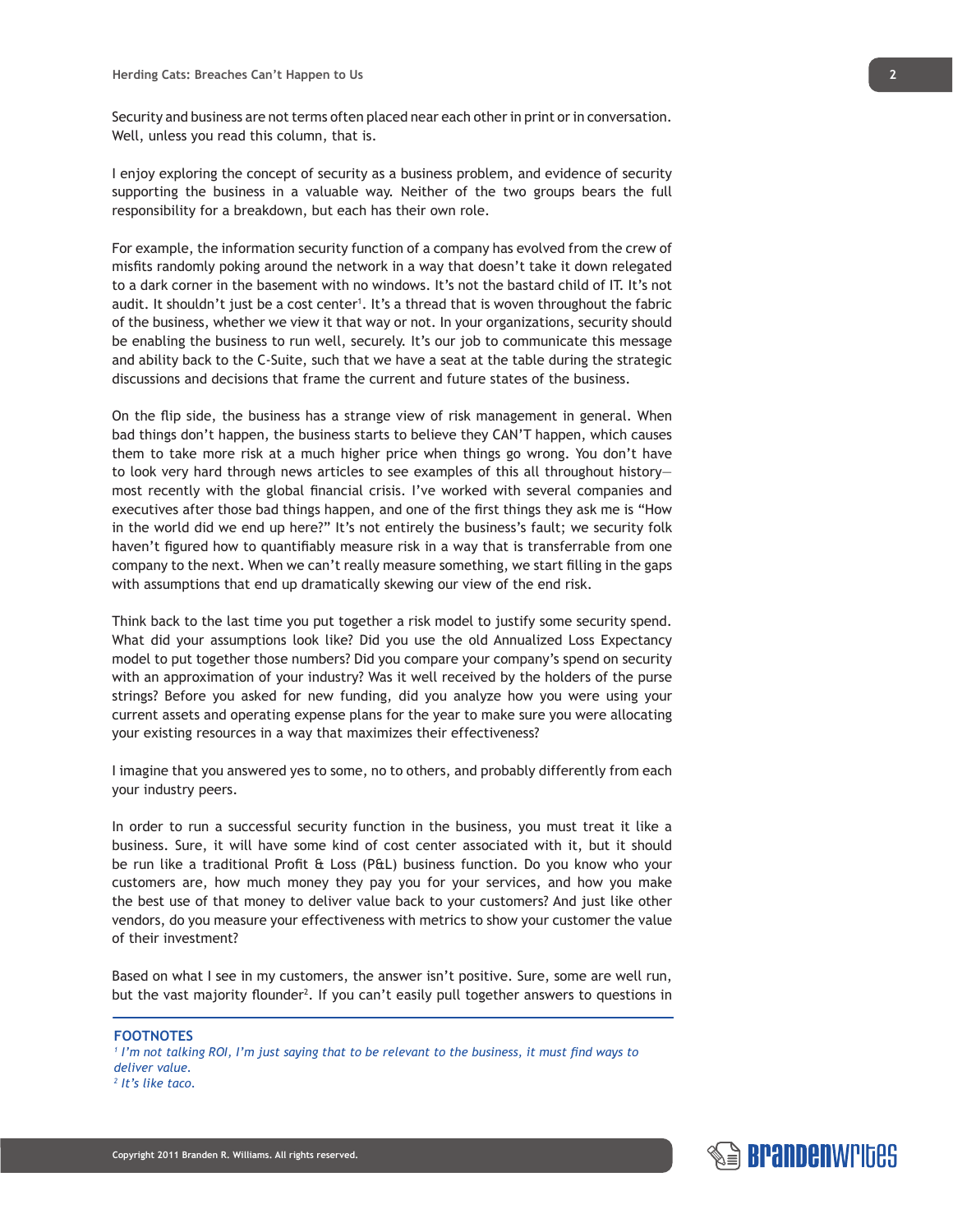the preceding paragraph, you are yet another area of the company that is treated like a cost center and will likely face cuts the next time your company's finances get into trouble. Your CISO must understand the constructs of business, understand how to run a P&L, and have the power to allocate resources in ways that he knows will be the most effective. If the only measure of your success is the lack of a breach, how long until your executives think a breach can't happen to them?